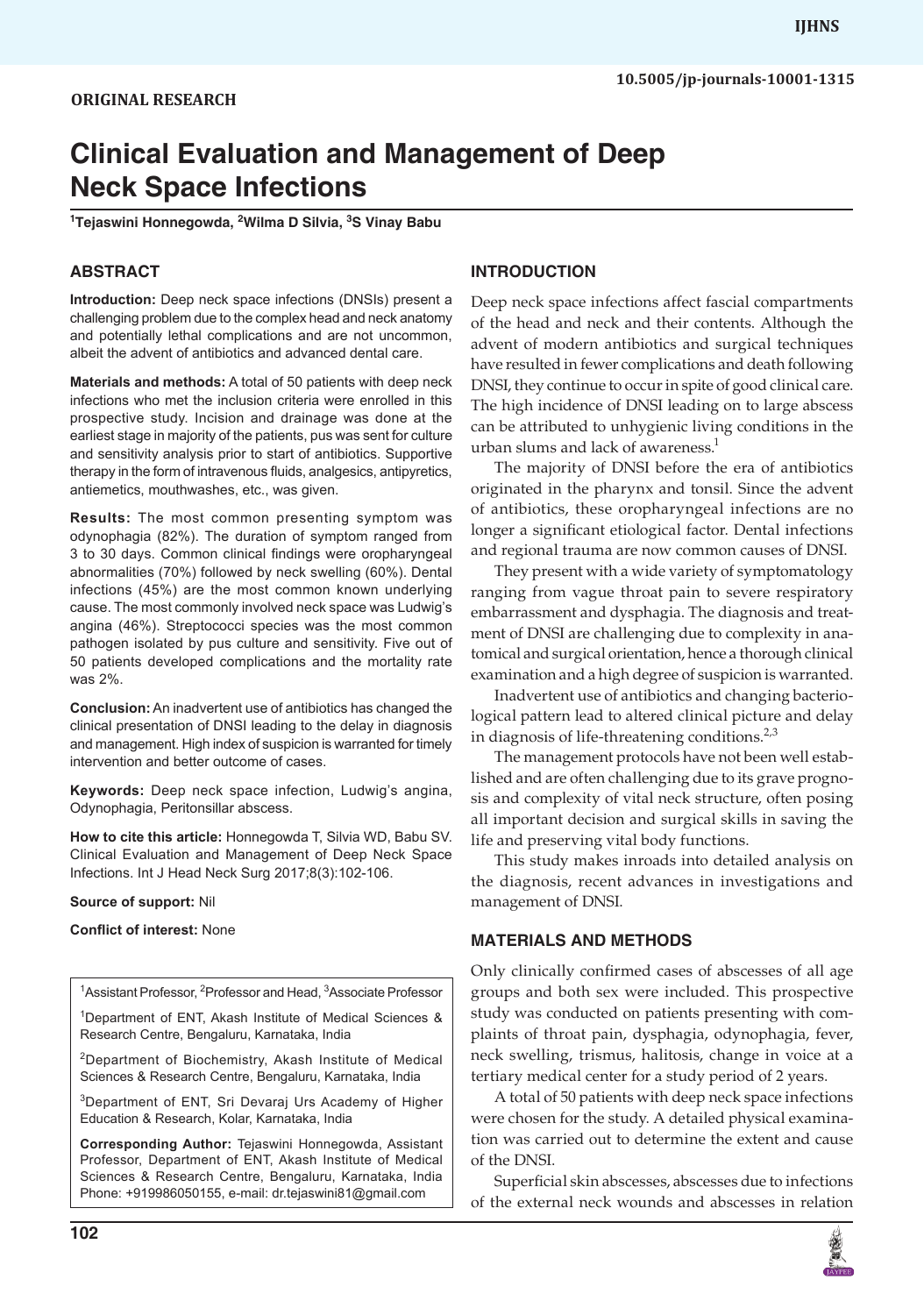to the mastoid and facial bone fractures, patients with congenital and benign neck swellings other than due to DNSI were excluded from the study.

Incision and drainage was done at the earliest stage in majority of the patients, pus was sent for culture and sensitivity analysis prior to start of antibiotics. All patients were initially started on a combination of third-generation cephalosporins, gentamicin and metronidazole. The antibiotics were modified on culture sensitivity reports or clinical unresponsiveness if required. Supportive therapy in the form of intravenous (IV) fluids, analgesics, antipyretics, antiemetics, mouthwashes, etc., were given.

All patients were kept under observation for impending or manifest respiratory distress. Radiology and dental references were sought in appropriate cases. Ethical clearance was obtained from the institutional ethics committee. Informed consent was obtained from the patients participated in this study.

#### **Statistical Analysis**

Data analysis was done using Statistical Package for the Social Sciences version 15.0. The demographic and clinical characteristics were represented using descriptive statistics; 90% confidence interval (CI) has been computed for the study characteristics.

## **RESULTS**

This study consisted of 50 cases in which 23 were men and 27 were women of DNSI seen over a period of 2 years. The age of the patients seen ranged from 2 to 80 years. It was observed that the maximum number of cases were seen in the age group of 21 to 30 years. The number of cases in the extremes of age was minimal. The average age of presentation was 36.2 years.

The most common symptoms with which the patients presented were odynophagia (82%), followed by fever (78%), neck swelling (60%), trismus (46%), sore throat (42%), neck pain (30%), toothache (26%), halitosis (12%), and history of tooth extraction (6%) (Table 1).

Majority of the patients had oropharyngeal abnormalities (poor oral hygiene, elevation of the floor of the

|                              | Total no of |    |                |
|------------------------------|-------------|----|----------------|
| <b>Presenting complaints</b> | patients    | ℅  | 90% CI         |
| Odynophagia                  | 41          | 82 | 71.05-89.22    |
| Fever                        | 39          | 78 | 67.07-86.06    |
| Neck swelling                | 30          | 60 | 48.38-70.60    |
| Trismus                      | 23          | 46 | 34.91-57.50    |
| Sore throat                  | 21          | 42 | 31.22-53.80    |
| Neck pain                    | 15          | 30 | 20.59-41.46    |
| Toothache                    | 13          | 26 | 17.22-37.25    |
| Halitosis                    | 6           | 12 | 6.33-21.57     |
| Tooth extraction             | 3           | 6  | $2.42 - 14.09$ |
| Difficulty in breathing      | 3           | 6  | $2.42 - 14.09$ |

mouth, bulging of the soft palate, displacement of the uvula, congestion of the pillars, tonsillar congestion, enlargement, displacement, posterior pharyngeal wall abnormalities) (70%) followed by neck swelling (60%), raised body temperature (52%), trismus (48%), dental infection (44%), stridor (6%), lymph node enlargement  $(6%)$ , and halitosis  $(4%)$  (Table 2).

Etiology was not known in 46% of the patients, odontogenic infections are the underlying cause in 44%, followed by recurrent tonsillitis in 4%, foreign body ingestion in 4%, tuberculosis of cervical spine in 2% (Table 3).

The most common infection was Ludwig's angina, (46%) followed by peritonsillar abscess (32%), retropharyngeal abscess, (12%), parapharyngeal abscess (10%), parotid abscess (4%), anterior visceral space infection (AVSI) (2%) (Table 4).

Of the 50 patients chosen for the study, 84% were managed by incision and drainage, 10% were managed on conservative lines, 2% with Ludwig's angina, 4% with retropharyngeal abscess, 2% with AVSI, and 2% with parapharyngeal abscess. One patient with retropharyngeal abscess secondary to tuberculosis was treated with antitubercular drugs. In 6% with peritonsillar abscess, only needle aspiration was done (Table 5).

**Table 2:** Clinical findings in DNSI

|                             | Total no of |    |              |
|-----------------------------|-------------|----|--------------|
| Clinical findings           | patients    | %  | 90% CI       |
| Oropharyngeal abnormalities | 35          | 70 | 58.54-79.41  |
| Neck swelling               | 30          | 60 | 48.38-70.60  |
| Raised body temperature     | 26          | 52 | 40.58-63.22  |
| Trismus                     | 24          | 48 | 36.78-59.42  |
| Dental infections           | 22          | 44 | 33.06-55.56  |
| Stridor                     | 3           | 6  | $2,42-14,09$ |
| Lymph node enlargement      | 3           | 6  | $2,42-14,09$ |
| Halitosis                   | 2           | 4  | 1.33-11.39   |

**Table 3:** Etiology of DNSI

|                                | Total no of |    |              |
|--------------------------------|-------------|----|--------------|
| Etiology                       | patients    | %  | 90% CI       |
| <b>Unknown</b>                 | 23          | 46 | 34.91-57.5   |
| Odontogenic                    | 22          | 44 | 33.06-55.56  |
| <b>Recurrent tonsillitis</b>   | 2           | 4  | 1.33-11.39   |
| Foreign body ingestion         | 2           | 4  | 1.33-11.39   |
| Tuberculosis of cervical spine | 1           |    | $0.5 - 8.48$ |

#### **Table 4:** Location of DNSI

|                                   | Total no of |   |                       |
|-----------------------------------|-------------|---|-----------------------|
| <b>Location of DNSI</b>           | patients    | % | 90% CI                |
| Ludwig's angina                   | 23          |   | 46 34.91-57.50        |
| Peritonsillar abscess             | 16          |   | 32 22.31 - 43.53      |
| Retropharyngeal abscess           | 6           |   | $12 \quad 6.3 - 21.6$ |
| Parapharyngeal abscess            | 5           |   | $10 \quad 4.9 - 19.2$ |
| Anterior visceral space infection | 1           | 2 | $0.5 - 8.5$           |
| Parotid abscess                   |             | 4 | $1,3 - 11,4$          |

*International Journal of Head and Neck Surgery, July-September 2017;8(3):102-106* **103**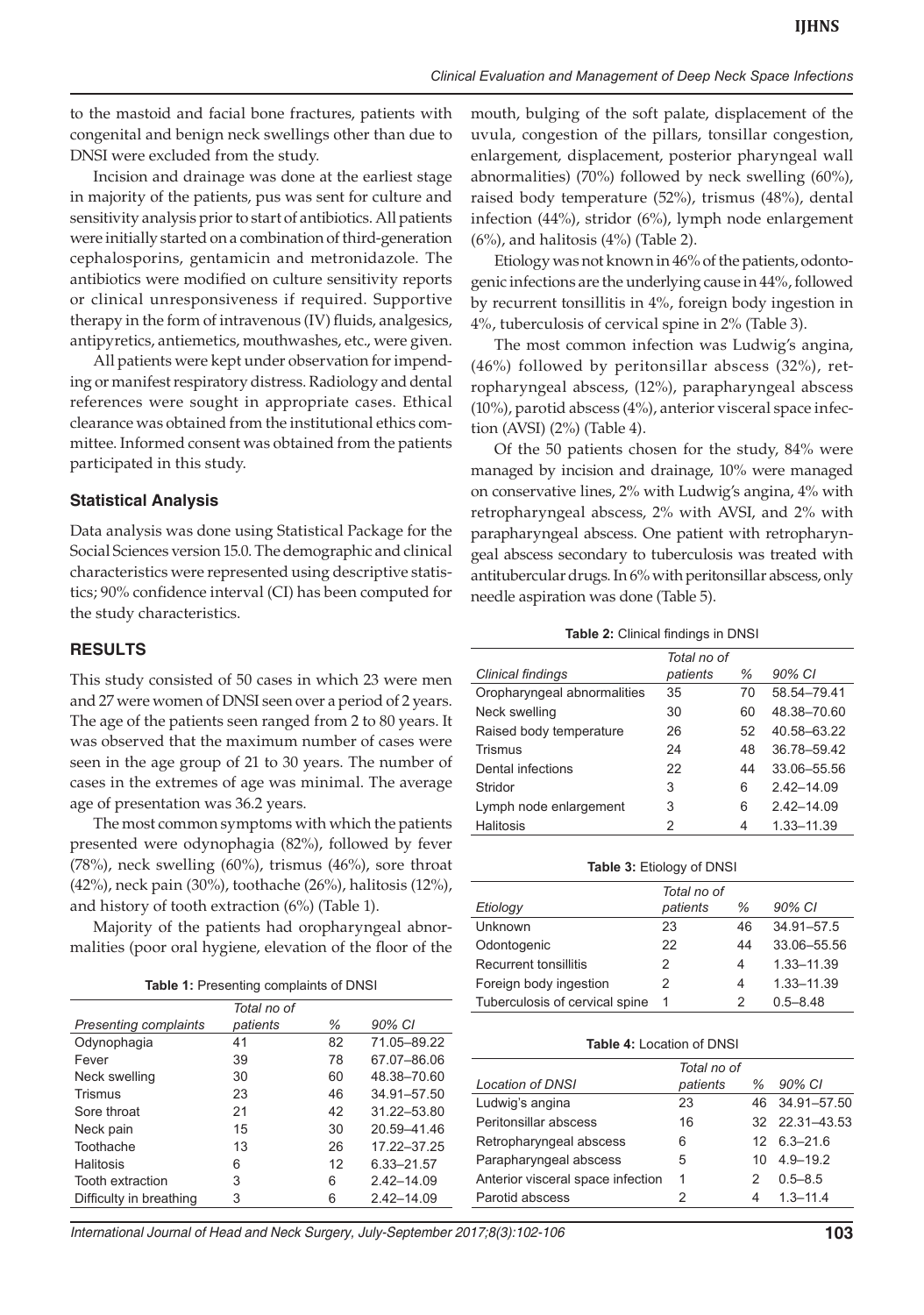*Tejaswini Honnegowda et al*

| <b>Table 5: Management of DNSI</b> |             |    |              |
|------------------------------------|-------------|----|--------------|
|                                    | Total no of |    |              |
| Type of management                 | patients    | ℅  | 90% CI       |
| Incision and drainage              | 42          | 84 | 73.77-90.74  |
| Conservative                       | 5           | 10 | 4.95-19.15   |
| Needle aspiration only             | 3           | 6  | $2,42-14,09$ |

Out of 50 patients involved in this study, 14% had history of diabetes mellitus, they were on irregular treatment; 2% were diagnosed to have tubercular infection of the cervical spine. One patient (2%) had human immunodeficiency virus (HIV) infection. In 47 patients, only one space was involved. In three patients more than one space was involved, two patients had Ludwig's angina and parapharyngeal abscess, one patient with retropharyngeal abscess and parapharyngeal abscess.

Pus for culture sensitivity was sterile in 55%, organisms were isolated in 45%; culture yielded the growth of polymicrobial organisms in 8 samples (16%).

# **DISCUSSION**

Deep neck space anatomy is complex, as no clear definition exists as to when a condensation of connective tissue becomes fascia and fascial spaces which are relatively loose connective tissue. The boundaries of deep neck spaces are ill defined due to the arrangement of multiple investing fascia. However, cervical fascia is unique in terms of functioning not only to direct but also to limit the spread of disease process in the neck. $4,5$ 

Deep neck space infection refers to an infection in the potential spaces and fascial planes of the neck, either with abscess formation or cellulitis.<sup>6</sup>

The widespread use of antibiotics has decreased the incidence of DNSI, but it remains a fairly common problem with 10 in 100,000 inhabitants/year, with a tendency to increase in children.<sup>7</sup>

In our study, the majority of patients were seen in their third and fourth decade. This correlates with the studies by Parhiscar and Har-El $^8$  and Meher et al $^1$  in which 50 and 60% patients were in the third and fourth decade of life respectively. There was a slight female preponderance noted in our study, unlike the other studies.<sup>9,10</sup>

Low education, smoking, living >1 hour from a tertiary care center, having tonsillar hypertrophy or streptococcal infections are at increased risk of severe DNSIs and they require early specialist consultation.<sup>11</sup>

The common presenting complaints were odynophagia followed by fever and neck swelling. Neck pain was seen in only 30% of patients, which is in consistent with the study by Panduranga Kamath et al,<sup>12</sup> but fever and neck pain were the most common symptoms in a study by Brito et al $^9$  and Yang et al. $^3$ 

In collaboration with earlier studies, etiology was not known in majority of the patients. Dental infection was the most common known etiological factor followed by foreign body ingestion and recurrent tonsillitis.<sup>13</sup> The incidence of DNSI was higher in patients with mandibular odontogenic infection and in patients with dental abscess compared with patients with maxillary odontogenic infection and those without dental abscess.<sup>14</sup>

The study conducted by Boscolo-Rizzo et al<sup>15</sup> and Cheng et al<sup>16</sup> indicated that tonsillitis was the most common cause of cervical abscess followed by odontogenic infection. Tonsillar hypertrophy with increased bacterial load harbored within the tonsillar crypts is associated with severe DNSI.<sup>11</sup>

Our study is consistent with those of Parhiscar and Har-El<sup>8</sup> and Boscolo-Rizzo et al,<sup>15</sup> with diabetes as the most common underlying disease (14%) followed by HIV infection (2%) and tuberculosis. Elderly diabetic patients are susceptible to DNSI, have more frequent complications and longer duration of hospital stay, and surgical drainage remains the main method of treatment.<sup>17</sup> In a study by Sakarya et al, $^{13}$  anemia was the most common preexisting disease.

Coexisting morbidities, such as liver cirrhosis, hypertension, diabetes mellitus, and chronic renal disease requiring regular dialysis are the risk factors for the extension of DNSI into the mediastinal space.<sup>18</sup>

In agreement with the other studies, Ludwig's angina was the most common DNSI and only 6% patients had multispace involvement.<sup>1,8,10</sup> Crucial to the occurrence of Ludwig's angina is the relationship of the mandibular dentition, second and third molar roots are routinely below the mylohyoid ridge and approach the lingual surface of the mandible which is thinner than the outer cortex, hence apical infections of the mandibular teeth have a tendency to extend lingually.<sup>5</sup>

Like in earlier studies 44.4% pus culture was sterile and 26.6% of pus culture showed *Streptococcus* species followed by *Staphylococcus aureus*. 9,11 *Klebsiella pneumoniae* was the most commonly cultured organism in the diabetic group and its culture rate was significantly higher than that in the nondiabetic group, hence empirical antimicrobial agents should be sensitive to *K. pneumoniae* in diabetic patients.<sup>19</sup>

Imaging evaluation plays a significant role in the diagnosis and rational therapeutic management in deep neck infection. Contrast computed tomography (CT) is the investigation of choice to delineate the exact anatomical location, extent, and identifies the possible sources of the infections detects complications; CT is also beneficial in differentiating between cellulitis and abscess, thus avoiding extensive surgery. Imaging-assisted abscess drainage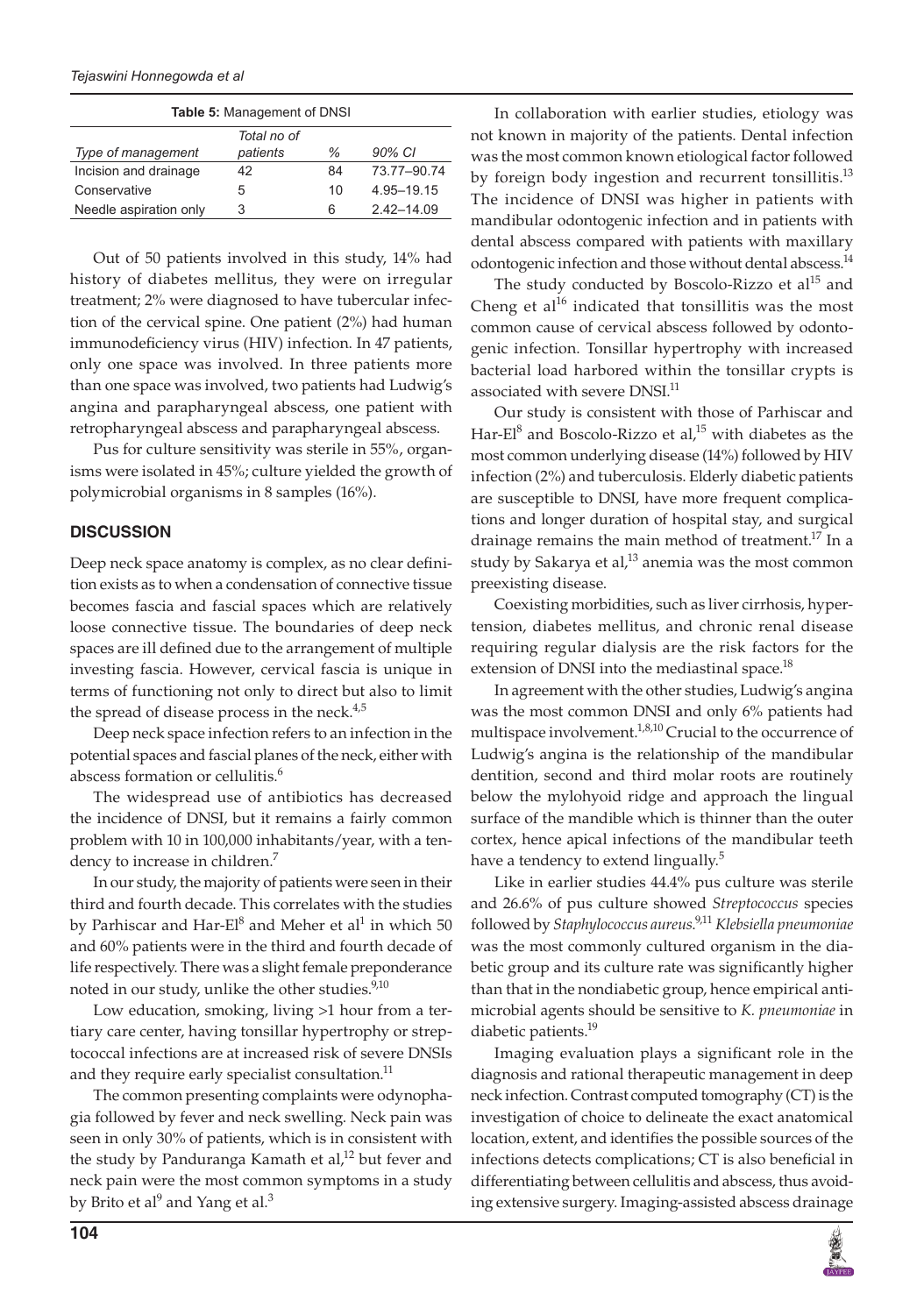procedure is a less invasive option than surgery. $9,20$  Lin et al<sup>21</sup> have shown correlation between imaging characteristics and microbiology of the patients with DNSI, which helps in precise presumptive antibiotics according to the identified involved neck space on CT scan.

Worldwide management of abscess has been followed in this study, which involves surgical incision and drainage in 84% of patients.<sup>6,8,9,22</sup> Unlike other studies,<sup>1,9,10</sup> none of the patients in this study required tracheostomy; 10% patients developed complications, such as necrotizing fasciitis, 2% patients had acute renal failure, and 2% developed airway obstruction and succumbed to it. The mortality rate was 2% when compared with the study by Cheng et al,<sup>16</sup> 6.3% of patients developed complications, with mortality of 10.89%.

Older age, a higher white blood cell count, abscess formation, associated systemic disease, diabetes mellitus, anterior visceral space involvement, and multiple space involvement are the risk factors for life-threatening complications of DNSI.<sup>15</sup> The main factors for spread of DNSI into the mediastinum are gravity, respiration, the negative intrathoracic and pleural pressure during inspiration and the absence of barriers in the fascial planes.<sup>18</sup>

A trial of high dose of IV antibiotics in stable children with close observation can be the primary line of treatment specially in small deep neck abscess  $<$  25 mm.<sup>23</sup> A study has shown ultrasound-guided drainage as an effective and safe procedure with shorter hospital stay as an alternative to incision and drainage of deep neck abscess.<sup>24</sup>

## **CONCLUSION**

Odontogenic infection was the frequent cause for DNSI. Current evidence suggests that early presentation of the patients to the hospital and early clinical management by surgical intervention decreases the complications and need for tracheostomy. High index of suspicion is required to prevent a delay in diagnosis and appropriate management. Prevention of DNSI can be achieved by regular dental check-up and creating awareness on dental and oral hygiene.

#### **REFERENCES**

- 1. Meher R, Jain A, Sabharwal A, Gupta B, Singh I, Agarwal AK. Deep neck abscess: a prospective study of 54 cases. J Laryngol Otol 2005 Apr;119(4):299-302.
- 2. Sethi DS, Stanley RE. Deep neck abscesses–changing trends. J Laryngol Otol 1994 Feb;108(2):138-143.
- 3. Yang W, Hu L, Wang Z, Nie G, Li X, Lin D, Luo J, Qin H, Wu J, Wen W, Lei W. Deep neck infection: a review of 130 cases in southern China. Medicine (Baltimore) 2015 Jul;94(27):e994.
- 4. Otto, RA.; Noorily, AD.; Otto, PM. Deep neck infections. Chapter 7. In: Shockly WW, Pillsburry HC, editors. The

neck, diagnosis and surgery. St. Louis (MO): Mosby; 1999. pp. 133-171.

- 5. Shumrick, KA.; Stanley, AS. Deep neck infections. Chapter 43. In: Paperella MM, Shumrick DA, Gluckman J, Meyerhoff WL, editors. Otolaryngology, volume 3: head and neck. 3rd ed. Philadelphia (PA): WB Sounders Company; 1991. pp. 2545-2563.
- 6. Wang LF, Kuo WR, Tsai SM, Huang KJ. Characterizations of life-threatening deep cervical space infections: a review of one hundred ninety-six cases. Am J Otolaryngol 2003 Mar-Apr;24(2):111-117.
- 7. Gorjón PS, Pérez PB, Martín AC, de Dios JC, Alonso SE, de la Cabanillas MI. Infecciones cervicales profundas. Revisión de 286 casos. Acta Otorrinolaringol Esp 2012 Feb;63(1):31-41.
- 8. Parhiscar A, Har-El G. Deep neck abscess: a retrospective review of 210 cases. Ann Otol Rhinol Laryngol 2001 Nov;110(11):1051-1054.
- 9. Brito TP, Hazboun IM, Fernandes FL, Bento LR, Zappelini CE, Chone CT, Crespo AN. Deep neck abscesses: study of 101 cases. Braz J Otorhinolaryngol 2017 May-Jun;83(3):341-348.
- 10. Kataria G, Saxena A, Bhagat S, Singh B, Kaur M, Kaur G. Deep neck space infections: a study of 76 cases. Iran J Otorhinolaryngol 2015 Jul;27(81):293-299.
- 11. Barber BR, Dziegielewski PT, Biron VL, Ma A, Seikaly H. Factors associated with severe deep neck space infections: targeting multiple fronts. J Otolaryngol Head Neck Surg 2014 Aug;43(1):35.
- 12. Panduranga Kamath M, Shetty AB, Hegde MC, Sreedharan S, Bhojwani K, Padmanabhan K, Agarwal S, Mathew M, Rajeev Kumar M. Presentation and management of deep neck space abscess. Indian J Otolaryngol Head Neck Surg 2003 Oct;55(4):270-275.
- 13. Sakarya EU, Kulduk E, Gündoğan O, Soy FK, Dündar R, Kılavuz AE, Özbay C, Eren E, mre A. Clinical features of deep neck infection: analysis of 77 patients. Kulak Burun Bogaz Ihtis Derg 2015;25(2):102-108.
- 14. Alotaibi N, Cloutier L, Khaldoun E, Bois E, Chirat M, Salvan D. Criteria for admission of odontogenic infections at high risk of deep neck space infection. Eur Ann Otorhinolaryngol Head Neck Dis 2015 Nov;132(5):261-264.
- 15. Boscolo-Rizzo P, Marchiori C, Montolli F, Vaglia A, Da Mosto MC. Deep neck infections: a constant challenge. ORL J Otorhinolaryngol Relat Spec 2006 May;68(5):259-265.
- 16. Cheng Z, Yu J, Xiao L, Lian Z, Wei Y, Wang J. Deep neck infection: clinical analyses of 95 cases. Zhonghua Er Bi Yan Hou Tou Jing Wai Ke Za Zhi 2015 Sep;50(9):769-772.
- 17. Huang TT, Tseng FY, Liu TC, Hsu CJ, Chen YS. Deep neck infection in diabetic patients: comparison of clinical picture and outcomes with nondiabetic patients. Otolaryngol Head Neck Surg 2005 Jun;132(6):943-947.
- 18. Kang SK, Lee S, Oh HK, Kang MW, Na MH, Yu JH, Koo BS, Lim SP. Clinical features of deep neck infections and predisposing factors for mediastinal extension. Korean J Thorac Cardiovasc Surg 2012 Jun;45(3):171-176.
- 19. Lee YQ, Kanagalingam J. Bacteriology of deep neck abscesses: a retrospective review of 96 consecutive cases. Singapore Med J 2011 May;52(5):351-355.
- 20. Hegde A, Mohan S, Lim WE. Infections of the deep neck spaces. Singapore Med J 2012 May;53(5):305-312.
- 21. Lin RH, Huang CC, Tsou YA, Lin CD, Tsai MH, Chen JH, Chen CM, Shiao YT. Correlation between imaging characteristics and microbiology in patients with deep neck infections: